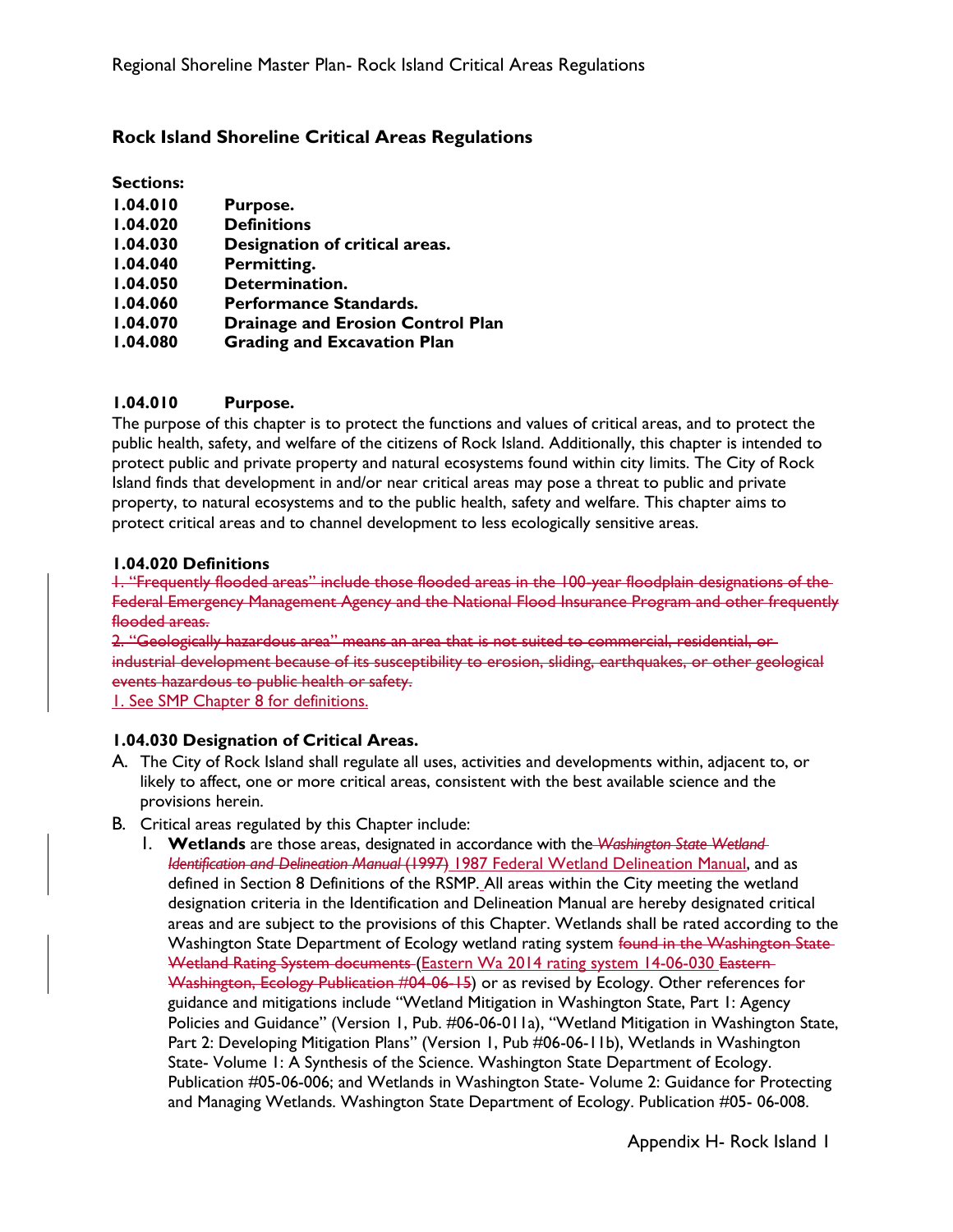- 2. **Critical aquifer recharge areas** (CARAs) are those areas with a critical recharging effect on aquifers used for potable water as defined by WAC 365-190-030(2). CARAs have prevailing geologic conditions associated with infiltration rates that create a high potential for contamination of ground water resources or contribute significantly to the replenishment of ground water. Aquifer recharge areas shall be rated as having high, moderate, or low susceptibility based on soil permeability, geologic matrix, infiltration, and depth to water as determined by the criteria established by the state Department of Ecology. These areasinclude the following:
	- a. Wellhead Protection Areas. Wellhead protection areas may be defined by the boundaries of the ten (10) year time of ground water travel or boundaries established using alternate criteria approved by the Washington State Department of Health in those settings where ground water time of travel is not a reasonable delineation criterion, in accordance with WAC 246-290-135.
	- b. Sole Source Aquifers. Sole source aquifers are areas that have been designated by the U.S. Environmental Protection Agency pursuant to the Federal Safe Water Drinking Act.
	- c. Susceptible Ground Water Management Areas. Susceptible ground water management areas are areas that have been designated as moderately or highly vulnerable or susceptible in an adopted ground water management program developed pursuant to WAC 173-100.
	- d. Special Protection Areas. Special protection areas are those areas defined by WAC 173- 200-090.
	- e. Moderately or Highly Vulnerable Aquifer Recharge Areas. Aquifer recharge areas that are moderately or highly vulnerable to degradation or depletion because of hydrogeologic characteristics are those areas delineated by a hydrogeologic study prepared in accordance with the state Department of Ecology guidelines.
	- f. Moderately or Highly Susceptible Aquifer Recharge Areas. Aquifer recharge areas moderately or highly susceptible to degradation or depletion because of hydrogeologic characteristics are those areas meeting the criteria established by the state Department of Ecology.
- 3. **Frequently flooded areas** are those areas that have a one percent or greater chance of flooding in any given year. These areas may include, but are not limited to, streams (including intermittent ones), draws/ravines, rivers, wetlands, draws and the like;
- 4. **Geologically hazardous areas** include those with the following characteristics:
	- a. Erosion Hazard Areas. Erosion hazard areas are at least those areas identified by the U.S. Department of Agriculture's Natural Resources Conservation Service as having a "moderate to severe," "severe," or "very severe" rill and inter-rill erosion hazard. Erosion hazard areas are also those areas impacted by shore land and/or stream bank erosion and those areas within a river's channel migration zone.
	- b. Landslide Hazard Areas. Landslide hazard areas are areas potentially subject to landslides based on a combination of geologic, topographic, and hydrologic factors. They include areas susceptible because of any combination of bedrock, soil, slope (gradient), slope aspect, structure, hydrology, or other factors.
	- c. Seismic Hazard Areas. Seismic hazard areas are areas subject to severe risk of damage as a result of earthquake induced ground shaking, slope failure, settlement, soil liquefaction, lateral spreading, or surface faulting. Settlement and soil liquefaction conditions occur in areas underlain by cohesionless, loose, or soft-saturated soils of low density, typically in association with a shallow ground water table.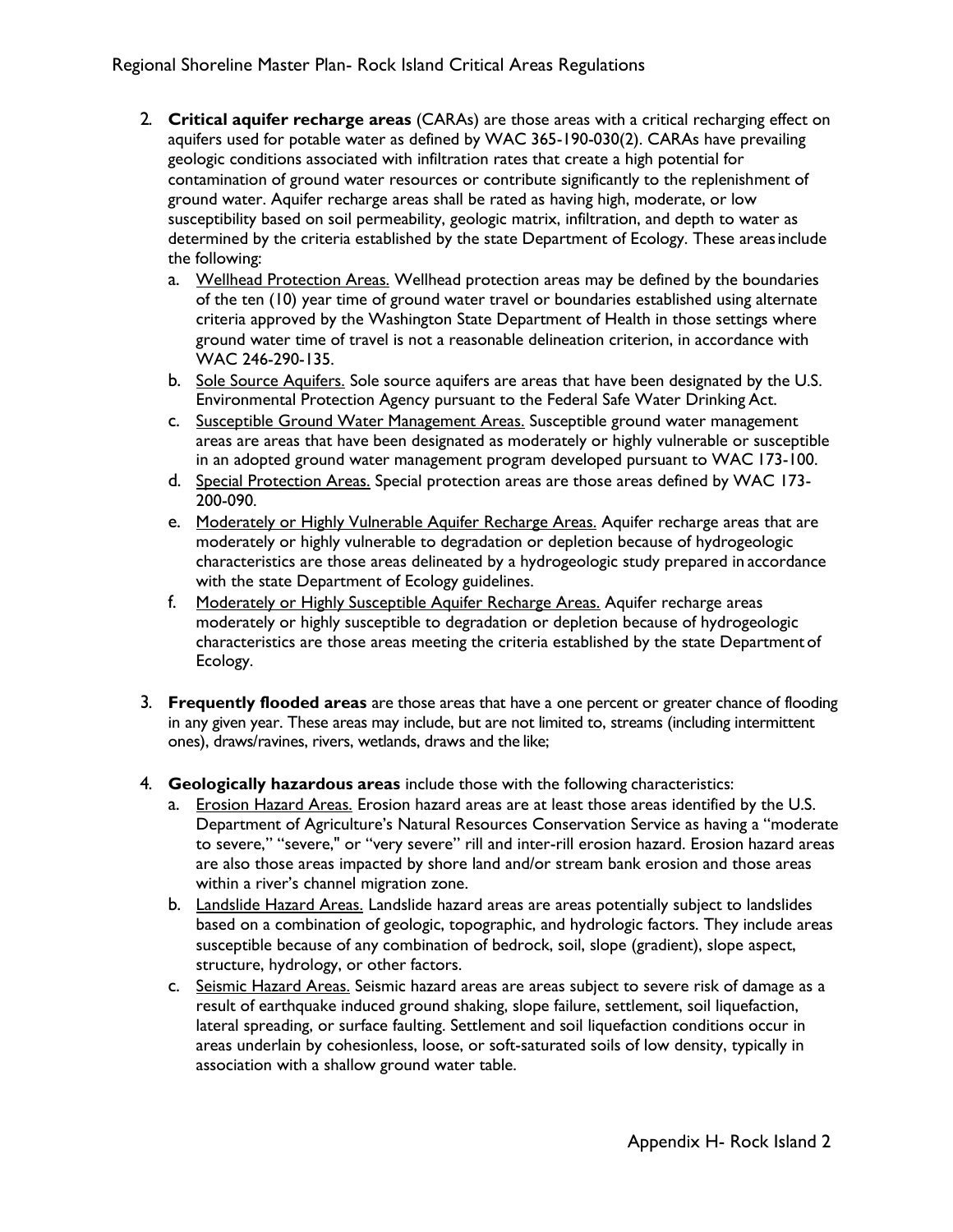- d. Mine Hazard Areas. Mine hazard areas are those areas underlain by or affected by mine workings such as adits, gangways, tunnels, drifts, or airshafts, and those areas of probable sink holes, gas releases, or subsidence due to mine workings. Factors that should be considered include: proximity to development, depth from ground surface to the mine working, and geologic material.
- e. Volcanic Hazard Areas. Volcanic hazard areas are areas subject to pyroclastic flows, lava flows, debris avalanche, and inundation by debris flows, lahars, mudflows, or related flooding resulting from volcanic activity
- f. Other Hazard Areas. Geologically hazardous areas shall also include areas determined by the [director] to be susceptible to other geological events including mass wasting, debris flows, rock falls, and differential settlement.
- 5. **Fish and wildlife habitat conservation areas** include those with the following characteristics:
	- a. Federally designated endangered, threatened and sensitive species. Areas with which federally designated endangered, threatened and sensitive species have a primary association. Federally designated endangered and threatened species are those fish and wildlife species identified by the U.S. Fish and Wildlife Service and the National Marine Fisheries Service that are in danger of extinction or threatened to become endangered. The U.S. Fish and Wildlife Service and the National Marine Fisheries Service should be consulted for current listing status.
	- b. State designated endangered, threatened and sensitive species. Areas with which state designated endangered, threatened and sensitive species have a primary association. State designated endangered, threatened, and sensitive species are those fish and wildlife species native to the state of Washington identified by the Washington Department of Fish and Wildlife, that are in danger of extinction, threatened to become endangered, vulnerable, or declining and are likely to become endangered or threatened in a significant portion of their range within the state without cooperative management or removal of threats. State designated endangered, threatened, and sensitive species are periodically recorded in WAC 232-12-014 (state endangered species) and WAC 232-12-011 (state threatened and sensitive species). The state Department of Fish and Wildlife maintains the most current listing and should be consulted for current listing status.
	- c. State Priority Habitats and Areas Associated With State Priority Species. Priority habitats and species are considered to be priorities for conservation and management. Priority species require protective measures for their perpetuation due to their population status, sensitivity to habitat alteration, and/or recreational, commercial, or tribal importance. Priority habitats are those habitat types or elements with unique or significant value to a diverse assemblage of species. A priority habitat may consist of a unique vegetation type or dominant plant species, a described successional stage, or a specific structural element. Priority habitats and species are identified by the state Department of Fish and Wildlife.
	- d. Habitats and Species of Local Importance. Habitats and species of local importance are those identified by the [city/county], including but not limited to those habitats and species that, due to their population status or sensitivity to habitat manipulation, warrant protection. Habitats may include a seasonal range or habitat element with which a species has a primary association, and which, if altered, may reduce the likelihood that the species will maintain and reproduce over the long-term.

C. All areas within the City meeting the definition of one or more critical areas defined above are hereby designated critical areas and are subject to the provisions of this Chapter.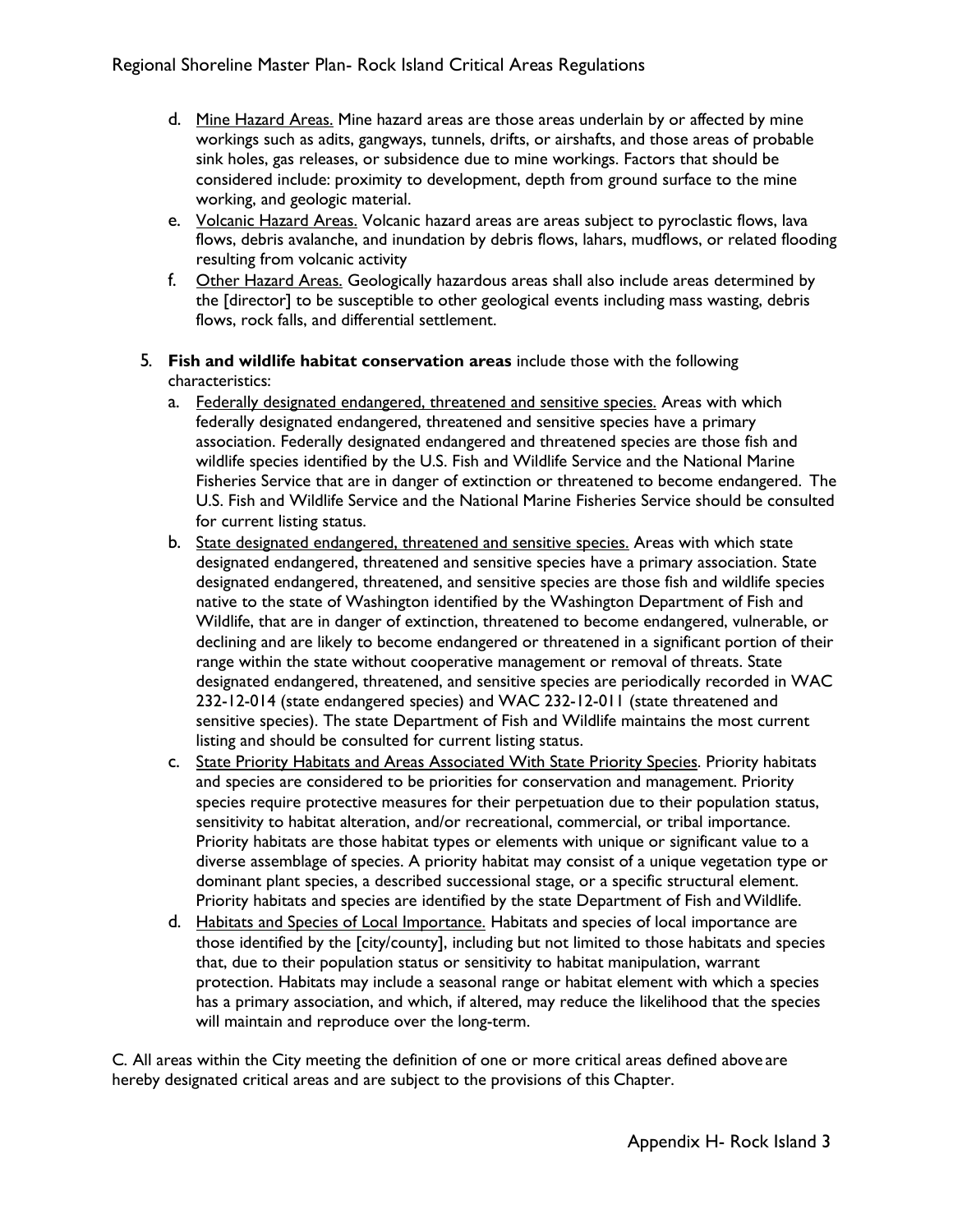# **1.04.040 Permitting.**

All applications for permits to conduct activities having a possible significant impact on critical areas that are located on or near a project site must identify the areas affected and make an estimate of the probable impact. The City of Rock Island shall deny all requests for permits which would result in a net loss of ecological functions, those activities degrading a wetland or fish and/or wildlife habitat conservation area, which would put people or property in a position of unacceptable risk with respect to floods or geologic hazards, which would tend to aggravate geologic hazards, or which would harm critical recharging areas for aquifers. The City of Rock Island may, however, grant permits which include mitigation measures if the mitigation measures adequately protect the ecological processes and functions of the critical area and people involved. In granting a permit that includes mitigation measures, best available science, which shall be determined utilizing the criteria set out in WAC 365-195-900 through 365-195-925, shall be used to develop and approve the mitigation measures.

# **1.04.050 Determination.**

- A. Each development permit shall be reviewed to determine if the proposal is within a critical area or critical area buffer. City staff shall use maps and data maintained by the City and a site inspection if appropriate.
- B. If it is determined that a critical area(s) is present additional assessments prepared by a qualified biologist best suited for the type of identified critical area(s) may be required.
- C. In cases related to geohazards, the assessment shall include a description of the geology of the site and the proposed development; an assessment of the potential impact the project may have on the geologic hazard; an assessment of what potential impact the geologic hazard may have on the project; appropriate mitigation measures, if any; a conclusion as to whether further analysis is necessary; and be signed by and bear the seal of the engineer or geologist that prepared it.
- D. When a geotechnical report is required it shall include a certification from the engineerpreparing the report, including the engineer's professional stamp and signature, stating all of the following:
	- 1. The risk of damage from the project, both on- and off- site;
	- 2. The project will not materially increase the risk of occurrence of the hazard; and
	- 3. The specific measures incorporated into the design and operational plan of the project to eliminate or reduce the risk of damage due to the hazard.
- E. All mitigation measures, construction techniques, recommendations and technical specifications provided in the geotechnical report shall be applied during the implementation of the proposal. The engineer of record shall submit sealed verification at the conclusion of construction that development occurred in conformance with the approved plans.
- F. A proposed development cannot be approved if it is determined by the geotechnical report that either the proposed development or adjacent properties will be at risk of damage from the geologic hazard, or that the project will increase the risk of occurrence of the hazard, and there are no adequate mitigation measures to alleviate the risks.

# **1.04.060 Performance Standards.**

The following general performance standards shall apply to activities permitted with in critical areas or critical area buffers. Additional standards may be necessary based on site specific considerations or proposed development impacts.

- A. General Performance Standards
	- 1. Areas of new permanent disturbance and all areas of temporary disturbance shall be mitigated and/or restored pursuant to a mitigation and restoration plan.
	- 2. Mitigation plans shall include a discussion of mitigation alternatives (sequencing) as they relate to: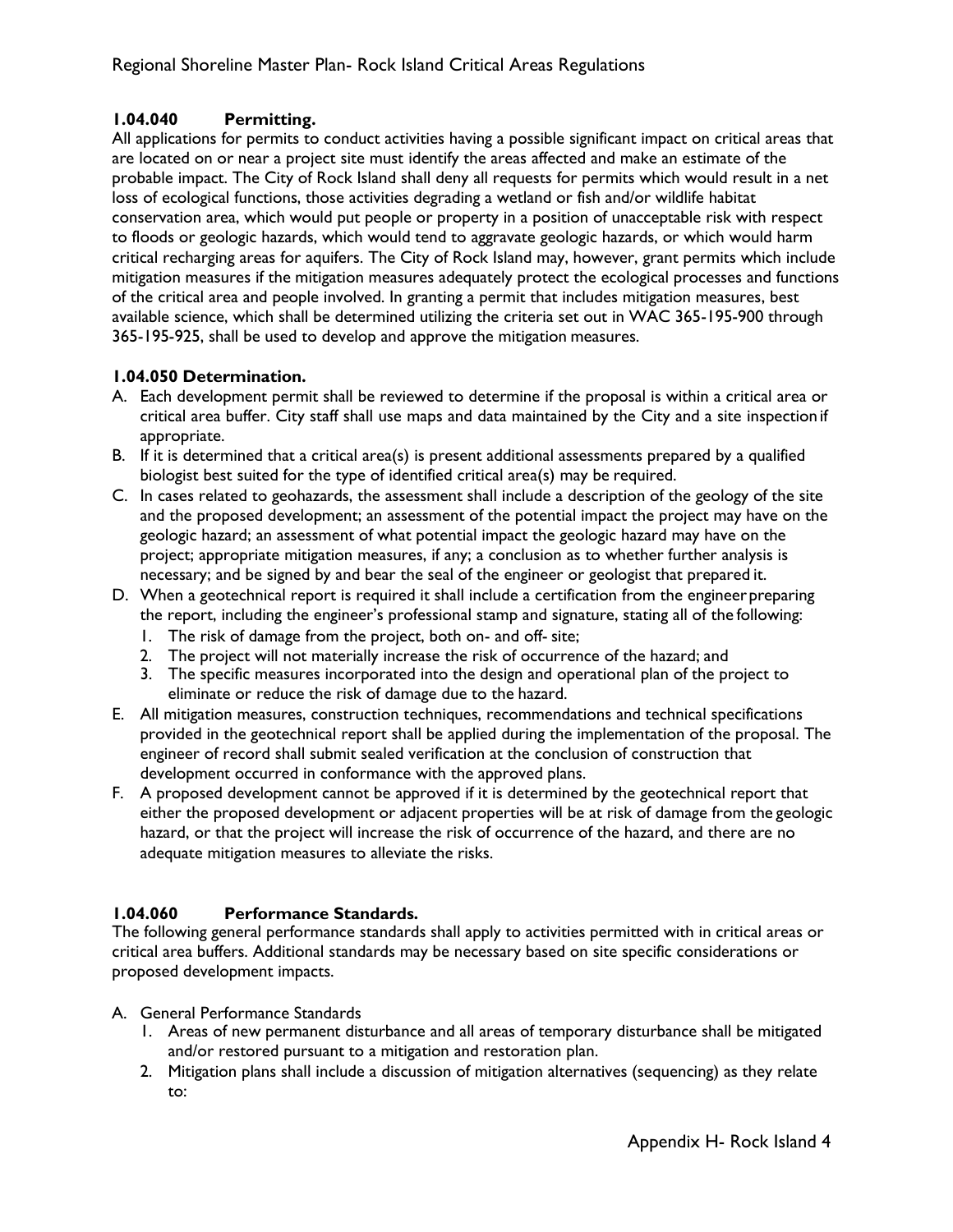- a. Avoiding the impact altogether by not taking a certain action or parts of an action;
- b. Minimizing impacts by limiting the degree or magnitude of the actions and its implementation, by using appropriate technology, or by taking affirmative steps to avoid or reduce impacts;
- c. Rectifying the impact by repairing, rehabilitating, or restoring the affected environment;
- d. Reducing or eliminating the impact over time by preservation and maintenance operations during the life of the action;
- e. Compensating for the impact by replacing, enhancing, or providing substitute resources or environments; and/or
- f. Monitoring the impact and taking appropriate corrective measures.
- 3. Mitigation, maintenance, monitoring and contingency plans shall be implemented by the developer to protect critical areas and their buffers prior to the commencement of any development activities. Where mitigation is required herein, the following performance standards shall be met:
	- a. Mitigation planting survival will be 100% for the first year, and 80% for each of the 4 years following.
	- b. Mitigation must be installed no later than the next growing season after completion of site improvements, unless otherwise approved by the Administrator.
	- c. Where necessary, a permanent means of irrigation shall be installed for the mitigation plantings that are designed by a landscape architect or equivalent professional, as approved by the Administrator. The design shall meet the specific needs of the vegetation, as may be applicable.
	- d. Onsite monitoring and monitoring reports shall be submitted to the City 1 year after mitigation installation; 3 years after mitigation installation; and 5 years after mitigation installation. The length of time involved in monitoring and monitoring reports may be increased by the Administrator for a development project on a case-by-case basis when longer monitoring time is necessary to establish or re-establish functions and values of the mitigation site. Monitoring reports shall be submitted by a qualified professional biologist. The biologist must verify that the conditions of approval and provisions in the wetland management and mitigation plan have been satisfied
	- e. Monitoring reports by the biologist must include verification that the planting areas have less than 20% total non-native /invasive plant cover consisting of exotic and/or invasive species. Exotic and invasive species may include any species on the state noxious weed list, or considered a noxious or problem weed by the Natural Conservation Services Department or local conservation districts.
	- f. Mitigation sites shall be maintained to ensure that the mitigation and management plan objectives are successful. Maintenance shall include corrective actions to rectify problems, include rigorous, as-needed elimination of undesirable plants; protection of shrubs and small trees from competition by grasses and herbaceous plants, and repair and replacement of any dead plants.
	- g. Prior to site development and or building permit issuance, a performance surety agreement shall be submitted by the applicant and shall be reviewed and approved by the City, including the City Attorney. The surety agreement must include the complete costs for the mitigation and monitoring which may include but not be limited to: the cost of installation, delivery, plant material, soil amendments, permanent irrigation, seed mix, and 3 monitoring visits and reports by a qualified professional biologist, including Washington State Sales Tax. The City must approve the quote for said improvements.
	- h. Sequential release of funds associated with the surety agreement shall be reviewed for conformance with the conditions of approval and the mitigation and management plan. Release of funds may occur in increments of 1/3 for substantial conformance with the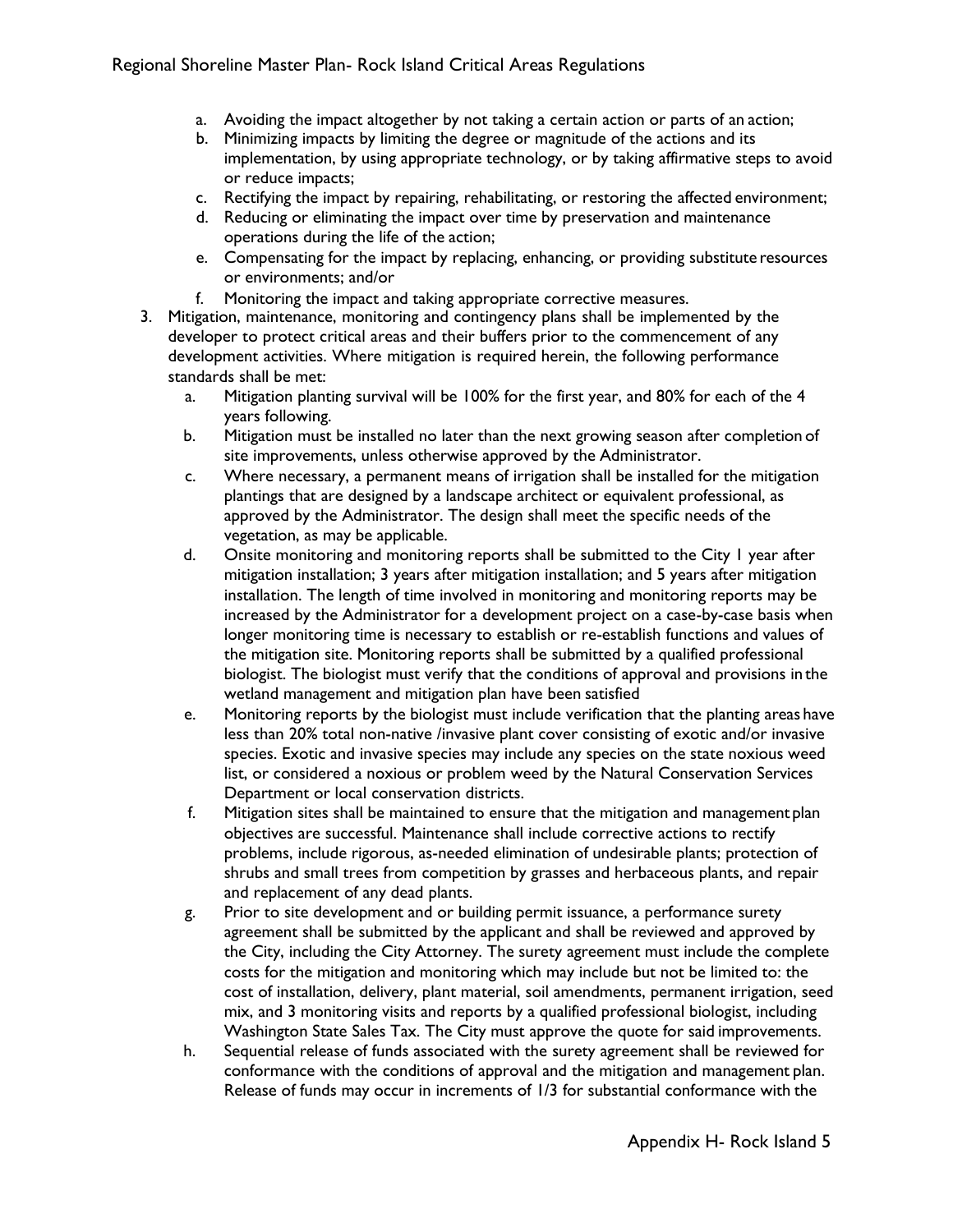plan and conditions of approval. If the standards that are not met are only minimally out of compliance and contingency actions are actively being pursued by the property owner to bring the project into compliance, the City may choose to consider a partial release of the scheduled increment. Non-compliance can result in one or more of the following actions: carry-over of the surety amount to the next review period; use of funds to remedy the nonconformance; scheduling a hearing with the appropriate hearing body to review conformance with the conditions of approval and to determine what actions may be appropriate

4. Trails and trail-related facilities.

Construction of commercial, public and private trails and trail-related facilities, such as picnic tables, benches, interpretive centers and signs, viewing platforms and campsites may be authorized within designated resource lands and critical areas, subject to the following minimum standards:

- a. Trail facilities shall, to the extent feasible, be placed on existing road grades, utilitycorridors, or any other previously disturbed areas;
- b. Trail facilities shall minimize the removal of trees, shrubs, snags and important habitat features. Vegetation management performed in accordance with best management practices as part of ongoing maintenance to eliminate a hazard to trail users is considered consistent with this standard;
- c. Viewing platforms, interpretive centers, campsites, picnic areas, benches and their associated access shall be designed and located to minimize disturbance of wildlife and/or critical characteristics of the affected conservation area;
- d. All facilities shall be constructed with materials complementary to the surrounding environment;
- e. Trail facilities that parallel the shoreline may be located in the outer 25 percent of the buffer area; and,
	- i. Commercial and Public trails shall not exceed 10 feet in width
	- ii. Private trails shall not exceed 4 feet in width;
- f. Trails that provide direct shoreline access shall not exceed 4 feet in width and shall be kept to the minimum number necessary to serve the intended purpose; and
- g. Review and analysis of a proposed trail facility shall demonstrate no net loss ofecological functions and values in conformance with this chapter.
- h. Trail facilities shall not be exempt from special report requirements, as may be required by this chapter.

#### B. Wetland Areas

- 1. Lights shall be directed away from the wetland.
- 2. Activities that generate noise shall be located away from the wetland, or noise impacts shall be minimized through design or insulation techniques.
- 3. Toxic runoff from new impervious surface area shall be directed away from wetlands.
- 4. Treated storm water runoff may be allowed into wetland buffers in accordance with the **Eastern WA Stormwater Manual. Channelized flow should be prevented.**
- 5. Use of pesticides, insecticides and fertilizers within 150 feet of wetland boundary shall be limited and follow Best Management Practices (BMPs).
- 6. The outer edge of the wetland buffer shall be planted with dense native vegetation and/or fencing to limit pet and human disturbance.
- 6.7. Identification of wetlands and delineation of their boundaries shall be done in accordance with the approved federal wetland delineation manual and applicable regional supplements.
- 7.8. Wetland buffers will be determined by wetland category and the wildlife habitat value in the table below.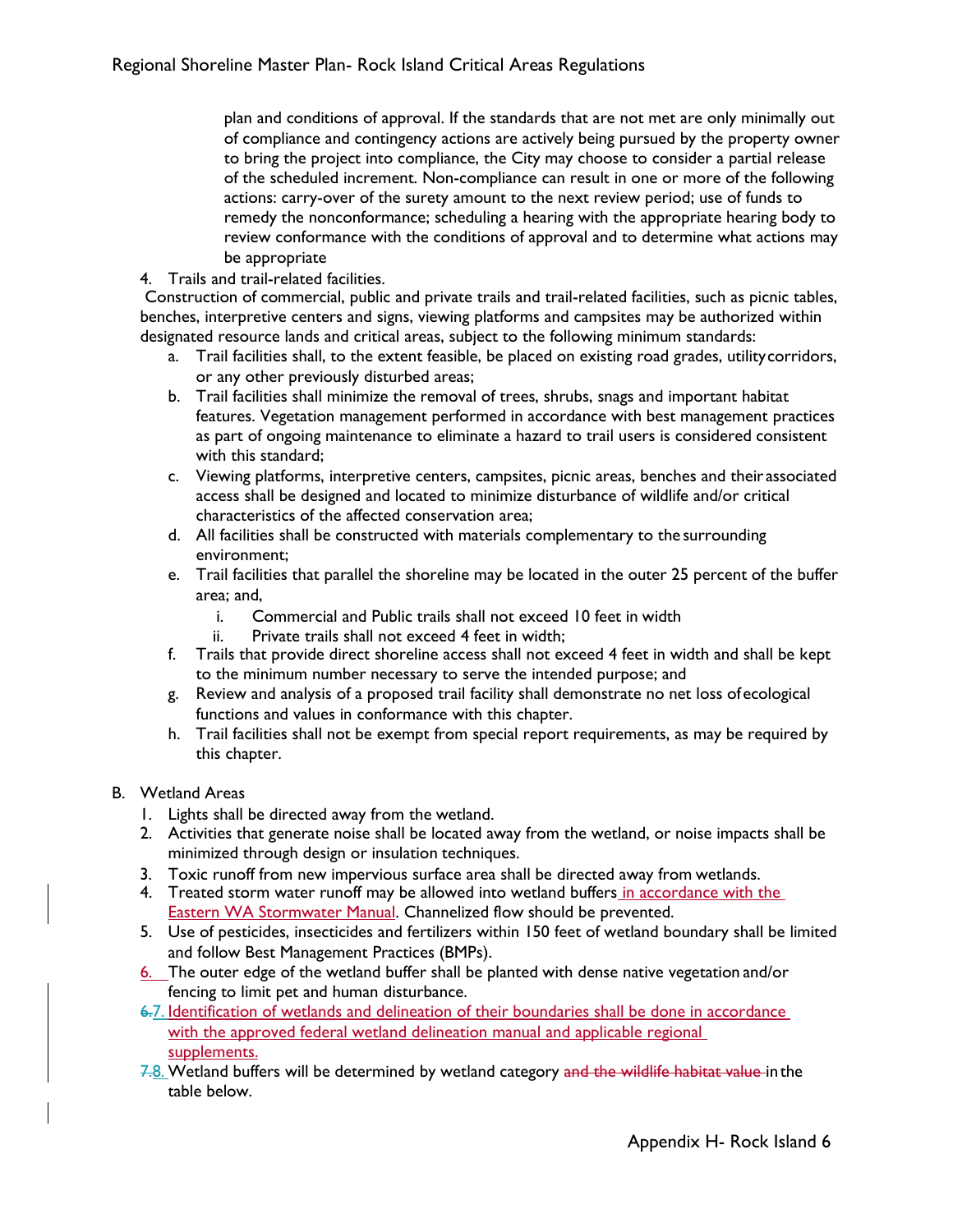# Regional Shoreline Master Plan- Rock Island Critical Areas Regulations

 $\begin{array}{c} \end{array}$ 

| <b>Wetland Category</b> | <b>Standard Buffer Width</b> |
|-------------------------|------------------------------|
| <b>Category</b>         | $250^{\circ}$                |
| <b>Category II</b>      | 200                          |
| <b>Category III</b>     | <u>150'</u>                  |
| <b>Category IV</b>      | $50^{\circ}$                 |

| <i>Motland Catogory</i>                   | Standard Buffor <i>Width</i>    | Additional buffor width                                  | Additional buffor width                                   |
|-------------------------------------------|---------------------------------|----------------------------------------------------------|-----------------------------------------------------------|
| <del><i><b>Tredand Category</b></i></del> | <del>standard bunch width</del> | <b>ACCIDENT PUBLIC METER</b>                             | <b>A REPORT OF PROPERTY AND RELEASE</b>                   |
|                                           |                                 | if the wotland scores<br><del>ii the weudid scores</del> | if the wotland scores<br><del>ii the wetiand scores</del> |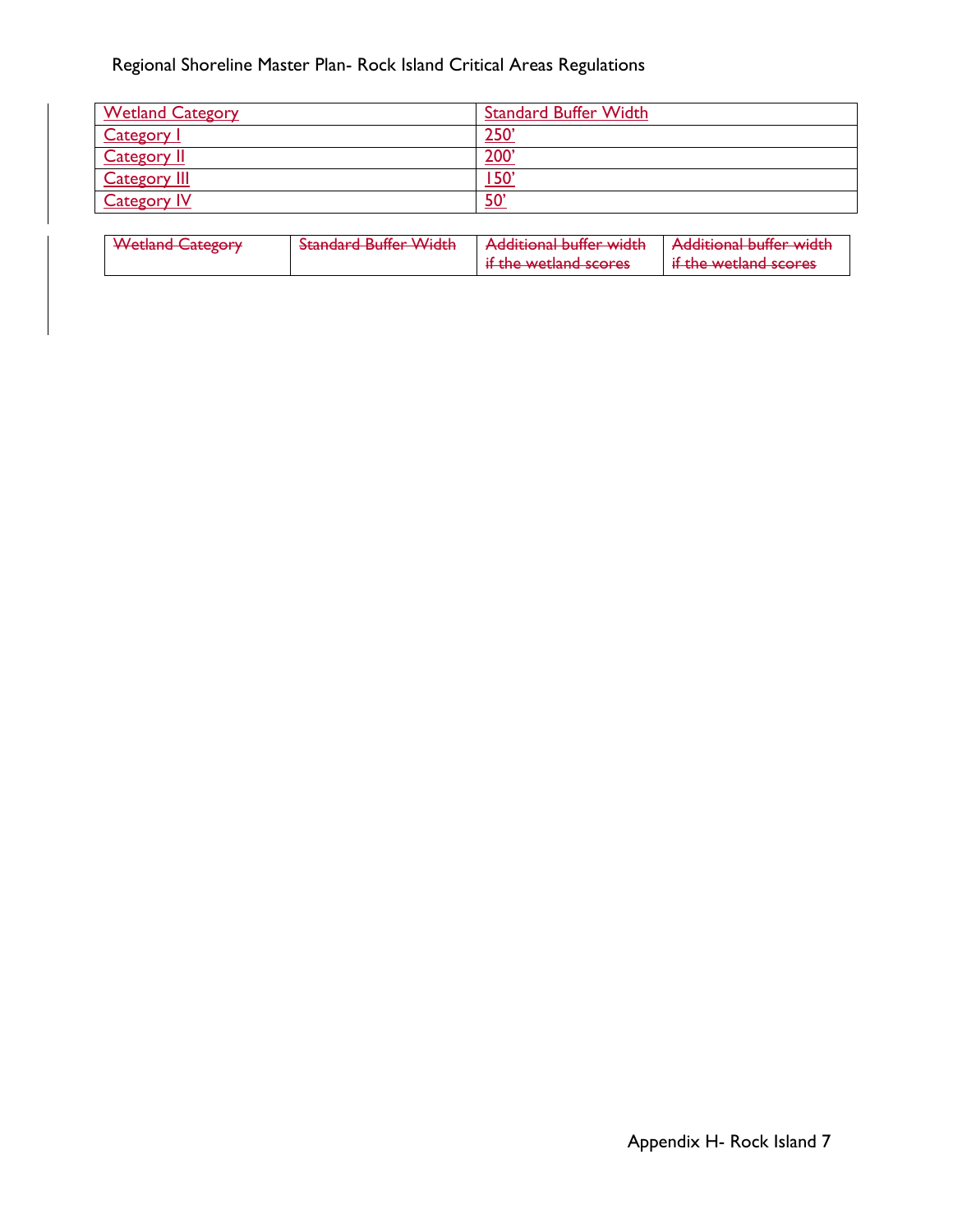|                                                                     |                                      | 20-28 habitat points                          | 29-36 habitat points                           |
|---------------------------------------------------------------------|--------------------------------------|-----------------------------------------------|------------------------------------------------|
| Category I                                                          | $100$ feet                           | Add 50 feet                                   | Add 100 feet                                   |
| Catogory II<br><del>Catcgory 11</del>                               | $100$ feet                           | Add 50 feet                                   | Add 100 feet                                   |
| $C_{\text{2}tog\alpha\alpha\gamma\lambda}$<br><del>Category m</del> | $90$ foot<br>$\overline{\text{out}}$ | Add 70 feet                                   | واطعمنامهم عملي<br><del>i vot abblicable</del> |
| <u> Munggaru</u><br><del>eategory n</del>                           | $50$ feat<br><del>JU ICCL</del>      | Nlot applicable<br><del>rvot abbiitabic</del> | Not applicable<br><del>rvot abbiitabie</del>   |

8.9. Standard buffer widths may be modified by the review authority for a development proposal by averaging buffer widths based on a report submitted by the applicant and prepared by a qualified professional approved by the director (e.g. wetland biologist), and shall only be allowed where the applicant demonstrates all of the following:

a. Averaging is necessary to avoid an extraordinary hardship to the applicant caused by circumstances peculiar to the property;

b. The designated wetland contains variations in sensitivity due to existing physical characteristics;

c. The width averaging will not adversely impact the designated wetland's functional value; d. The total area contained within the buffer after averaging is no less than that contained within the standard buffer prior to averaging.

e. The buffer at its narrowest point is never less than three-quarters of the required width.  $9-10$ . Mitigation ratios shall be used when impacts to wetlands cannot be avoided. The

mitigation ratios by wetland type are an area replacement ratio of:

- a. Wetland Type I- 6:1
- b. Wetland Type II- 3:1
- c. Wetland Type III- 2:1
- d. Wetland Type IV- 1.5:1
- e. Non-Wetland Buffer area only 1:1

10.11. Wetland management and mitigation plan.

- a. Except as provided for by this chapter, a wetland management and mitigation plan shall be required when impacts associated with development within a wetland or wetland buffer are unavoidable, demonstrated by compliance with this Section and Section 1.04.060(A) of Appendix H.
- b. Wetland management and mitigation plans shall be prepared by a qualified professional biologist who is knowledgeable of wetland conditions within North Central Washington.
- c. In determining the extent and type of mitigation appropriate for the development, the plan shall evaluate the ecological processes that affect and influence critical area structure and function within the watershed or sub-basin; the individual andcumulative effects of the action upon the functions of the critical area and associated watershed; and note observed or predicted trends regarding specific wetland types in the watershed, in light of natural and human processes.
- d. Where compensatory mitigation is necessary, the plan should seek to implement shoreline restoration objectives identified within the Douglas County Shoreline Restoration Plan, Appendix B.
- e. The wetland management and mitigation plan shall demonstrate, when implemented, that there shall be no net loss of the ecological functions of the wetland and buffer area.

 $11.12.$  Water dependant uses, as defined by this Program, may be located within a wetland or wetland buffer when the applicant or property owner can demonstrate compliance with Section 1.04.060 (A) of Appendix H. (A) of Appendix H.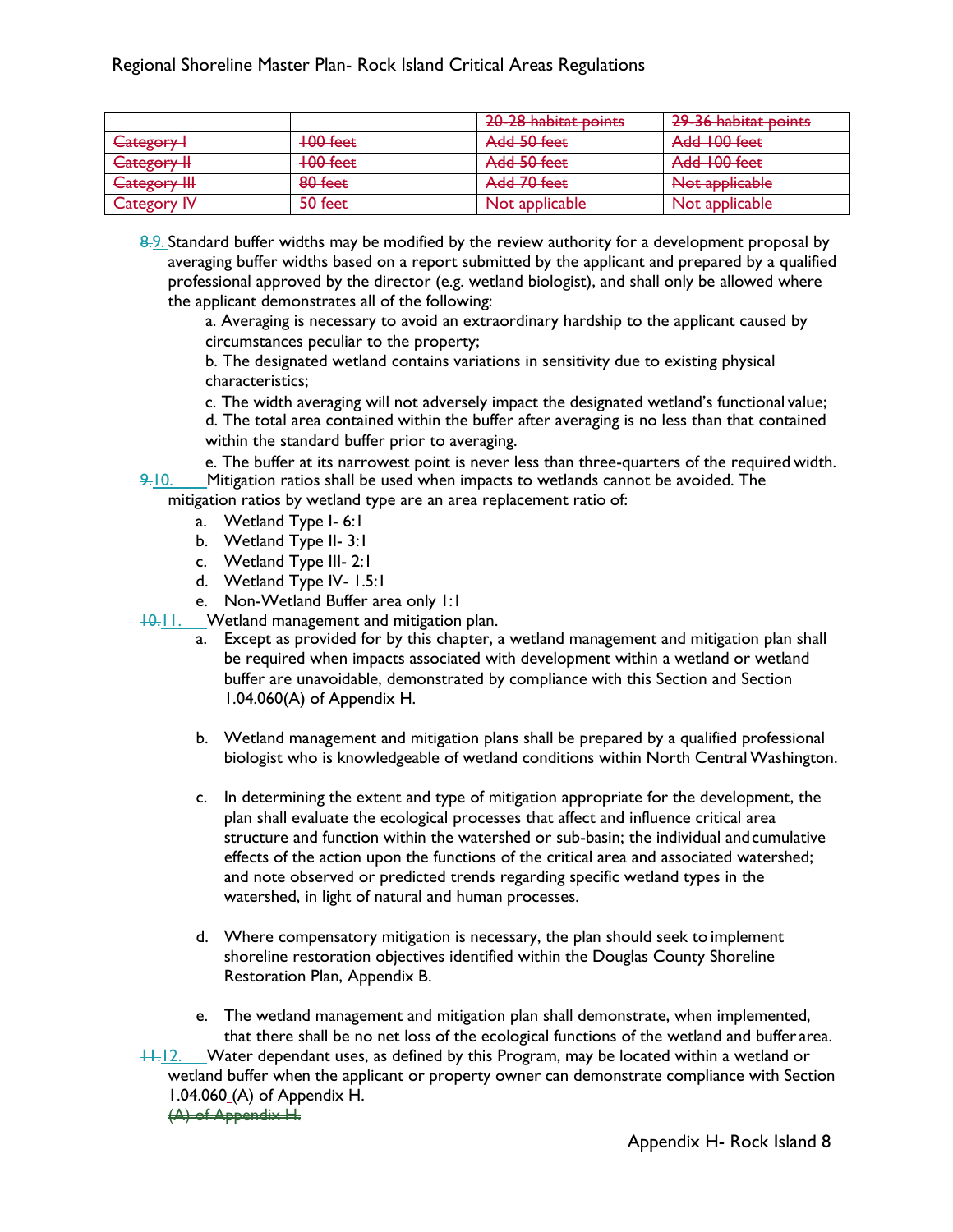a. Developments authorized within a wetland buffer shall comply with the followingminimum standards:

i. Designated wetlands and their associated buffers shall be delineated and disclosed on final plats, maps, documents, etc., as critical area tracts, non buildable lots, buffer areas or common areas. Ownership and control may be transferred to a homeowner's association or designated as an easement or covenant encumbering the property. ii. All lots within a major subdivision, short plat or binding site plan shall have the outer edge of all required buffers clearly marked on site with permanent buffer edge markers. Buffer markers may be either buffer signs or steel posts painted with a standard color and label, as approved by the Administrator. The markers shall be field verified by the surveyor or biologist of record prior to final plat approval. Each lot shall contain a minimum of three buffer area markers located at the landward edge of the buffer perimeter for each habitat type; one located at each side property line and one midway between side property lines. Covenants for the subdivision shall incorporate a requirement stating that buffer area markers shall not be removed, or relocated, except as a may be approved by the Administrator.

- C. Fish and Wildlife Habitat Conservation Areas (FWHCA)
	- 1. Flora (plant life) and Fauna (animal life) identified as protected, shall be sheltered from construction activities using Best Management Practices.
	- 2. Except where permitted by this Program, habitat conservation areas and buffers will be left undisturbed, unless the development proposal demonstrates that impacts to the habitat conservation area and/or buffer are unavoidable, demonstrated by compliance with Section D. below.
	- 3. Habitat Conservation Areas:

a. Development occurring within a one thousand foot radius of a state or federal threatened, endangered, or sensitive species den, nesting, or breeding site, migration corridors or feeding areas of terrestrial species shall require a habitat management and mitigation plan.

b. Cliff, cave and talus slope habitats shall have at least a fifty-foot buffer for safety and resource protection.

c. Bald Eagles: an approved bald eagle management plan by the Washington Department of Fish and Wildlife meeting the requirement and guidelines of the Bald Eagle Protection Rules, WAC 232-12-292, as amended, satisfies the requirements of a habitat management and/or mitigation plan.

d. Rocky Mountain Mule Deer Habitat: habitat connectivity and migration corridors for mule deer shall be considered in habitat management and/or mitigation plans.

e. Development in or over all surface waters shall require a habitat mitigation plan.

| <b>Environment Designation</b> | <b>Feet</b>                    |
|--------------------------------|--------------------------------|
| <b>High Intensity</b>          | 50-Lakes<br>75- Col River      |
| <b>Mixed Use</b>               | 50- Lakes<br>75- Col River     |
| <b>Shoreline Residential</b>   | 50- Pit Lakes<br>75- Col River |
| <b>Urban Conservancy</b>       | 100                            |
| Natural                        | I 50                           |

4. Riparian buffers for lakes and the Columbia River within the City of Rock Island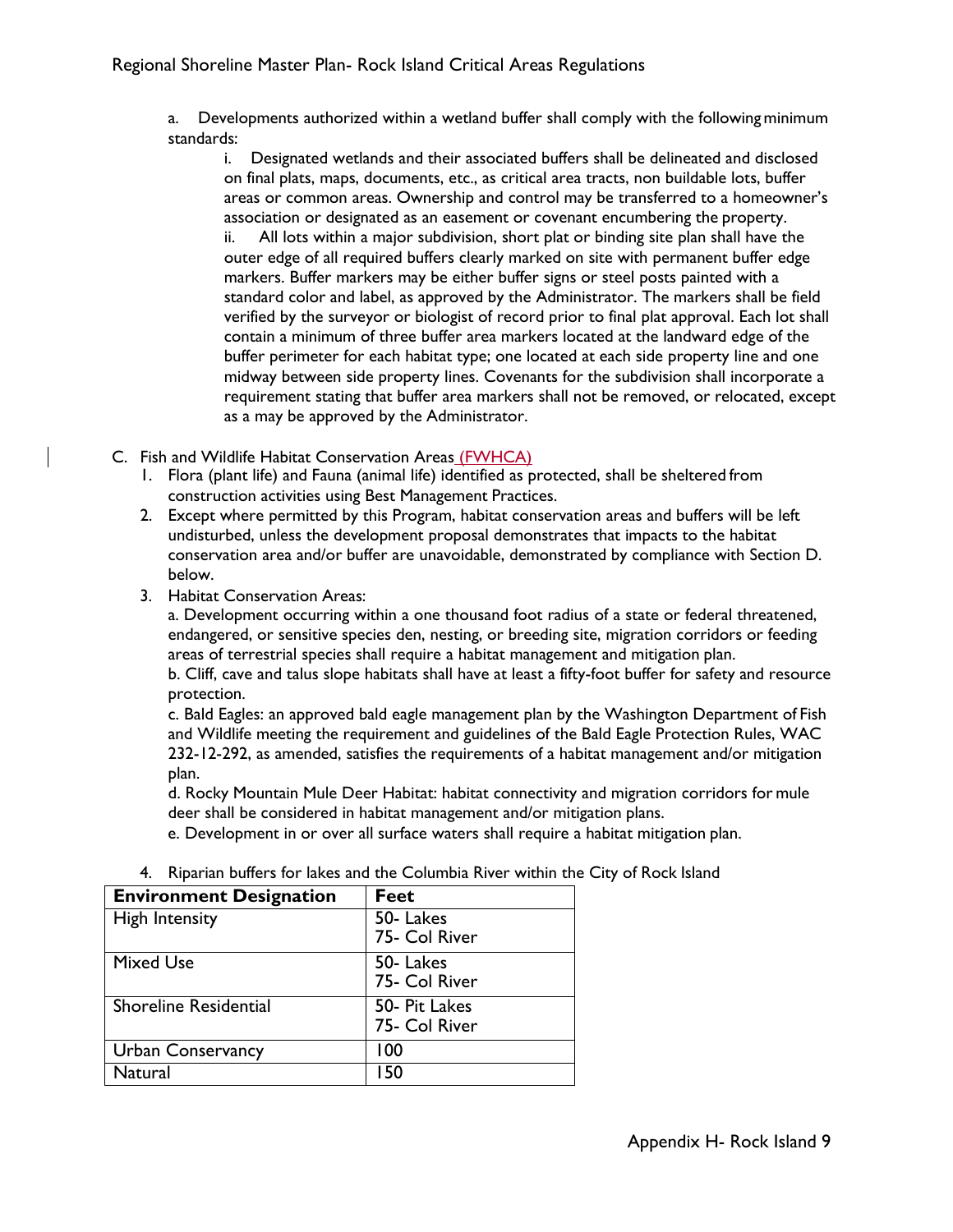5. Pre-designation in the Urban Growth Area The following table applies to the UGA outside of the City Limits when an annexation of the City Limits may occur:

| <b>Environment Designation</b> | Feet                      |
|--------------------------------|---------------------------|
| <b>High Intensity</b>          | 50-Lakes<br>75- Col River |
| <b>Mixed Use</b>               | 50-Lakes<br>75- Col River |
| <b>Shoreline Residential</b>   | 50-Lakes<br>75- Col River |
| <b>Urban Conservancy</b>       | 100-Lakes                 |
| Natural                        | l 50                      |

View Corridors. The development or maintenance of view corridors can provide the general public and property owners of single family residences, opportunities for visual access to water bodies associated with shoreline lots. One view corridor may be permitted per lot, when consistent with the provisions of this Chapter. A mitigation and management plan as required by this chapter must be submitted for review and approval; either with a complete building permit application for a new single family residence or associated with an existing single family residence.

- a. In addition to the submittal of a complete mitigation and management plan, an applicant must submit the following materials:
	- i. A signed application form by the property owner of the shoreline proposed for vegetation alterations.
	- ii. A scaled graphic which demonstrates a side, top and bottom parameter for the view corridor with existing vegetation and proposed alterations. The view corridor shall be limited to 25% of the width of the lot, or 25', whichever distance is less.
	- iii. A graphic and/or site photos for the entire shoreline frontage which demonstrates that the homesite and proposed or existing home does or will not when constructed have a view corridor of the water body, taking into account site topography and the location of shoreline vegetation on the parcel.
	- iv. Demonstration that the applicant does not have an existing or proposed shoreline access corridor or dock access corridor.
- b. Applications for view corridors must also be consistent with the following standards:
	- i. Native vegetation removal shall be prohibited.
	- ii. Pruning of native vegetation shall not exceed 30% of a tree's limbs, and shrubs shall not be pruned to a height less than 6'. No tree topping shall occur. Pruning of vegetation waterward of the ordinary high water mark is prohibited.
	- iii. Non-native vegetation within a view corridor may be removed when the mitigation and management plan can demonstrate a net gain in site functions, and where impacts are mitigated at a ratio of 2:1.
	- iv. Whenever possible, view corridors shall be located in areas dominated with non-native vegetation and invasive species.
	- v. Pruning shall be done in a manner that shall ensure the continued survival of vegetation.
	- vi. The applicant's biologist shall clearly establish that fragmentation of fish and wildlife habitat will not occur, and that there is not a net loss of site ecological functions. .
	- vii. View corridors are not permitted in the Natural Environment Designation.
	- viii. A view corridor may be issued once for a property. No additional vegetation pruning for the view corridor is authorized except as may be permitted to maintain the approved view corridor from the regrowth of pruned limbs. Limitations and guidelines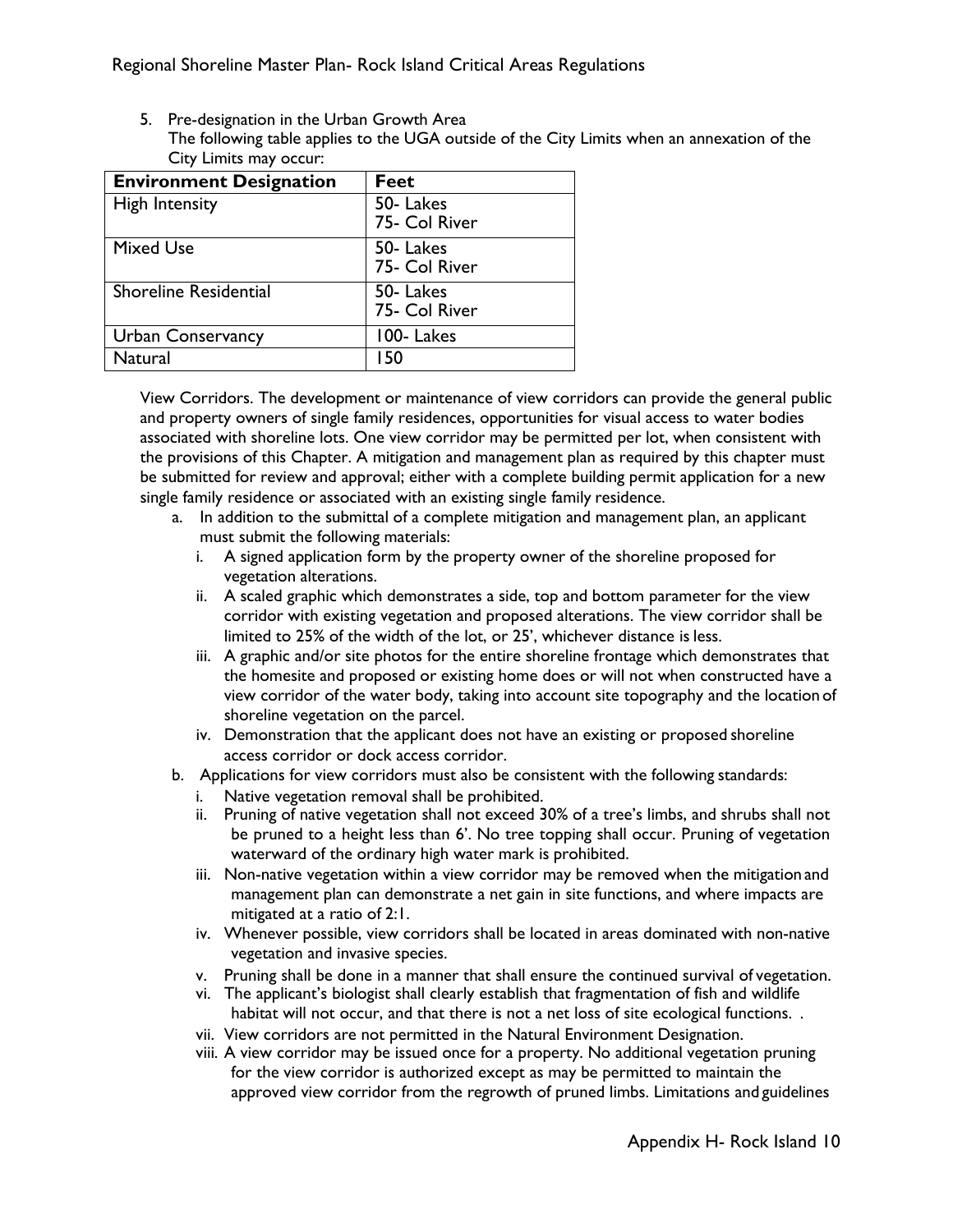for this maintenance shall be established in the mitigation and management plan by the applicant's biologist, to be reviewed and approved by the Administrator.

ix. Sites which have had buffer widths reduced or modified by any prior action consistent with this Program are not eligible for the provisions of this section. Sites which utilize this provision are not eligible for any future buffer width reductions, under any provision of this Program, except as administered under Section 6.8 Variances.

6. Water dependantdependent uses, as defined by this Program, may be located within a wetland-FWHCAor wetland FWHCA buffer when the applicant or property owner can demonstrate compliance with Section 1.04.060 (A)of Appendix H.

a. Developments authorized within a wetland-FWHCA buffer shall comply with the following minimum standards:

i. Designated wetlands and their associated buffers shall be delineated and disclosed on final plats, maps, documents, etc., as critical area tracts, non buildable lots, buffer areas or common areas. Ownership and control may be transferred to a homeowner's association or designated as an easement or covenant encumbering the property.

ii. All lots within a major subdivision, short plat or binding site plan shall have the outer edge of all required buffers clearly marked on site with permanent buffer edge markers. Buffer markers may be either buffer signs or steel posts painted with a standard color and label, as approved by the Administrator. The markers shall be field verified by the surveyor or biologist of record prior to final plat approval. Each lot shall contain a minimum of three buffer area markers located at the landward edge of the buffer perimeter for each habitat type; one located at each side property line and one midway between side property lines. Covenants for the subdivision shall incorporate a requirement stating that buffer area markers shall not be removed, or relocated, except as a may be approved by the Administrator.

- D. Fish/wildlife habitat management and mitigation plan.
	- 1. A fish/wildlife habitat management and mitigation plan shall be prepared by a qualified professional biologist who is knowledgeable of fish and wildlife habitat within North Central Washington.
	- 2. In determining the extent and type of mitigation appropriate for the development, the plan shall evaluate the ecological processes that affect and influence critical area structure and function within the water shed or sub-basin; the individual and cumulative effects of the action upon the functions of the critical area and associated watershed; and note observed or predicted trends regarding specific wetland types in the watershed, in light of natural and human processes.
	- 3. Where compensatory mitigation is necessary, the plan should seek to implement shoreline restoration objectives identified within the Douglas County Shoreline Restoration Plan, Appendix B.
	- 4. The fish/wildlife habitat management and mitigation plan shall demonstrate, when implemented, no net loss of ecological functions of the habitat conservation area and buffer.
	- 5. The fish/wildlife habitat management and mitigation plan shall identify how impacts from the proposed project shall be mitigated, as well as the necessary monitoring and contingency actions for the continued maintenance of the habitat conservation area and any associated buffer.
	- 6. Mitigation Sequence.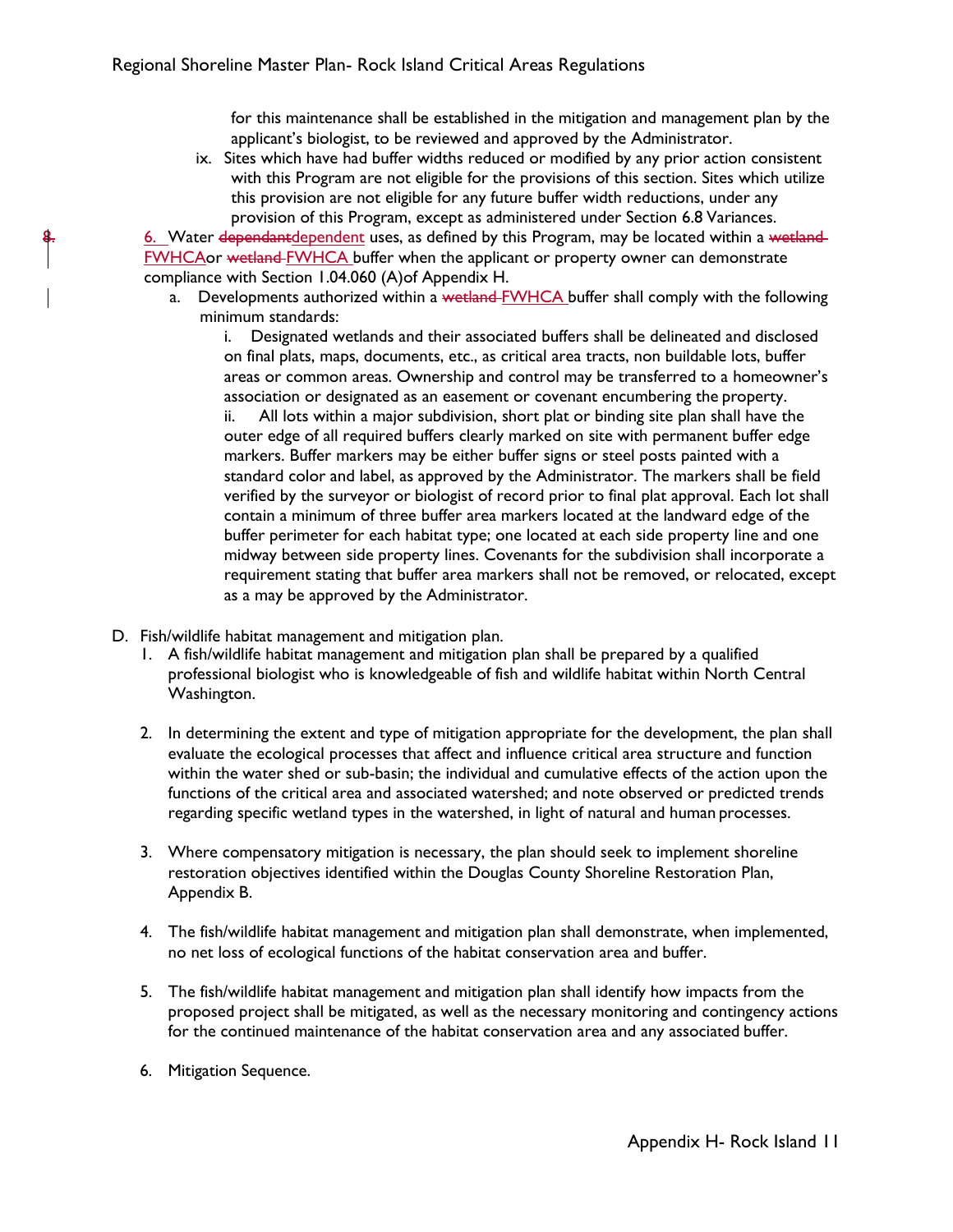When an alteration or impact to a critical area is proposed, the biologist shall demonstrate that all reasonable efforts have been taken to mitigate impacts in the following prioritized order: a. Avoiding the adverse impact altogether by not taking a certain action or parts of an action, or moving the action.

b. Minimizing adverse impacts by limiting the degree or magnitude of the action and its implementation by using appropriate technology and engineering, or by taking affirmative steps to avoid or reduce adverse impacts.

c. Rectifying the adverse impact by repairing, rehabilitating or restoring the affected environment.

d. Reducing or eliminating the adverse impact over time by preservation and maintenance operations during the life of the action.

e. Compensating for the adverse impact by replacing, enhancing, or providing similar substitute resources or environments and monitoring the adverse impact and the mitigation project and taking appropriate corrective measures.

Mitigation for development may include a sequenced combination of the above measures as needed to achieve the most effective protection or compensatory mitigation for critical area functions.

7. Mitigation Ratios.

Mitigation ratios shall be used when impacts to riparian areas, aquatic habitat, and riparian buffers are unavoidable. Compensatory mitigation shall restore, create, rehabilitate or enhance equivalent or greater ecological functions. Mitigation shall be located onsite unless the biologist can demonstrate, and the County approves that onsite mitigation will result in a net loss of ecological functions. If offsite mitigation measures are determined to be appropriate, offsite mitigation shall be located in the same watershed as the development, within Douglas County.

The onsite mitigation ratio shall be at a minimum area replacement ratio of 1:1 for development within aquatic habitat, riparian areas and riparian buffers. An area replacement ratio of 2:1 shall apply to native vegetation removal within these areas. Mitigation for diverse, high quality habitat or offsite mitigation may require a higher level of mitigation. Mitigation and management plans shall evaluate the need for a higher mitigation ratio on a site by site basis, dependent upon the ecological functions and values provided by the habitat. Recommendations by resource agencies in evaluating appropriate mitigation shall be encouraged.

- E. Critical Aquifer Recharge Areas (CARA)
	- 1. All structures shall be placed to provide a maximum buffer to known CARA.
	- 2. Impervious coverage of the lot shall be minimized.
	- 3. Best Management Practices shall be used during construction.
- F. Frequently Flooded Areas
	- 1. All structures and other improvements shall be located on the buildable portion of the site out of the area of flood hazard. Where necessary residential buildings may be elevated
	- 2. Utilities shall be located above the Base Flood Elevation (BFE), preferably three or more feet.
	- 3. All new construction and substantial improvements shall be constructed using flood resistant materials and using methods and practices that minimize flood damage.
	- 4. All new construction and substantial improvements shall be anchored to prevent flotation, collapse, or lateral movement of the structure.
	- 5. No rise in the BFE shall be allowed. Post and piling techniques are preferred and are presumed to produce no increase in the BFE.
	- 6. Modification of stream channels shall be avoided.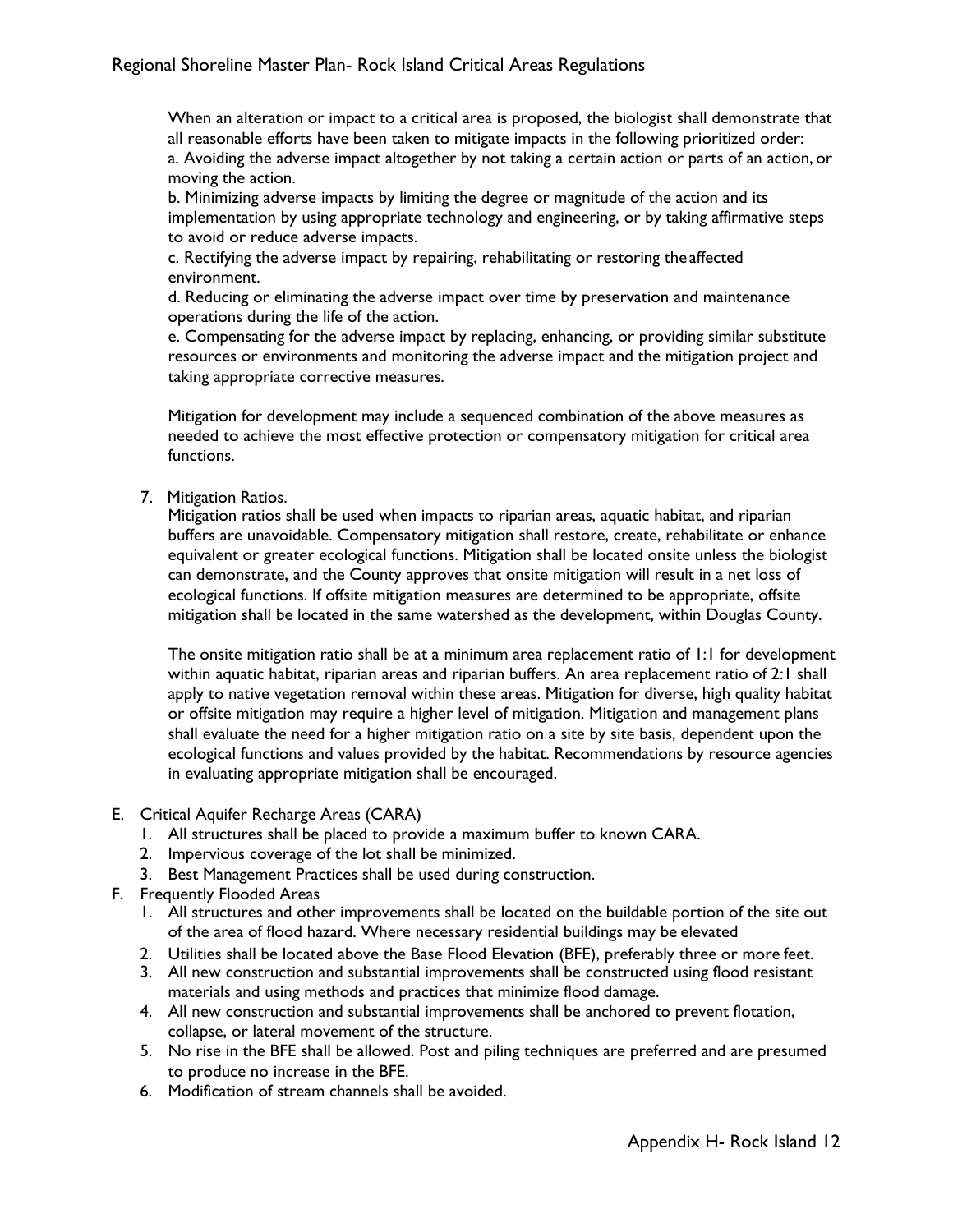- G. Geologically Hazardous Areas
	- 1. Structures and improvements shall minimize alterations to the natural contour of the slope, and foundations shall be tiered where possible to conform to existing topography.
	- 2. Structures and improvements shall be located to preserve the most critical portion of the site and its natural landforms and vegetation.
	- 3. The proposed development shall not result in greater risk or a need for increased buffers on neighboring properties.
	- 4. Development shall be designed to minimize impervious surfaces within the critical area and critical area buffer.
- H. Additional Considerations
	- 1. Site specific considerations may warrant additional performance standards, to be determined during the permit process, to ensure the protection of critical areas.
	- 2. Development specific considerations may warrant additional performance standards based on level of impact to critical areas.

# **1.04.70 Drainage and erosion control plan.**

During project development the following standards apply:

- A. All drainage and erosion control plans shall be prepared by an engineer or other qualified person as approved by the reviewing authority.
- B. All drainage and erosion control plans shall address methods to minimize and contain soil within the project boundaries during construction and to provide for stormwater drainage from the site and its surroundings during and after construction.
- C. All drainage and erosion control plans shall be prepared in conformance with the provisions of Section 4.2 Water Quality and the provisions of this Program; in addition to conformance with applicable state and local standards.

# **1.04.080 Grading and excavation plan.**

All grading and excavation plans shall be prepared by a professional engineer licensed to practice in the State of Washington, and it shall contain the following information:

- A. A cover sheet showing the general vicinity and specific location of work, the name and address of the owner and the licensed civil engineer who prepared the plans;
- B. Property limits and accurate contours of existing ground and details of terrain and area drainage.
- C. Limits of proposed excavation and fill sites, finished contours and proposed drainage systems and/or facilities, including an estimated runoff served by the systems and/or facilities;
- D. Location of any buildings or structures on the property where the work is to be performed and the location of any buildings or structures on land of adjacent owners which are within fifteen feet of the property;
- E. Recommendations included in any soils engineering report and/or an engineering geology report shall be incorporated in the grading plans or specifications.

# **1.04.090 Reasonable Use**

Where project proponents would seek a "Reasonable Use" exception to their proposal, they shall seek exception process and relief through the RSMP Conditional Use or Variance Permit process.